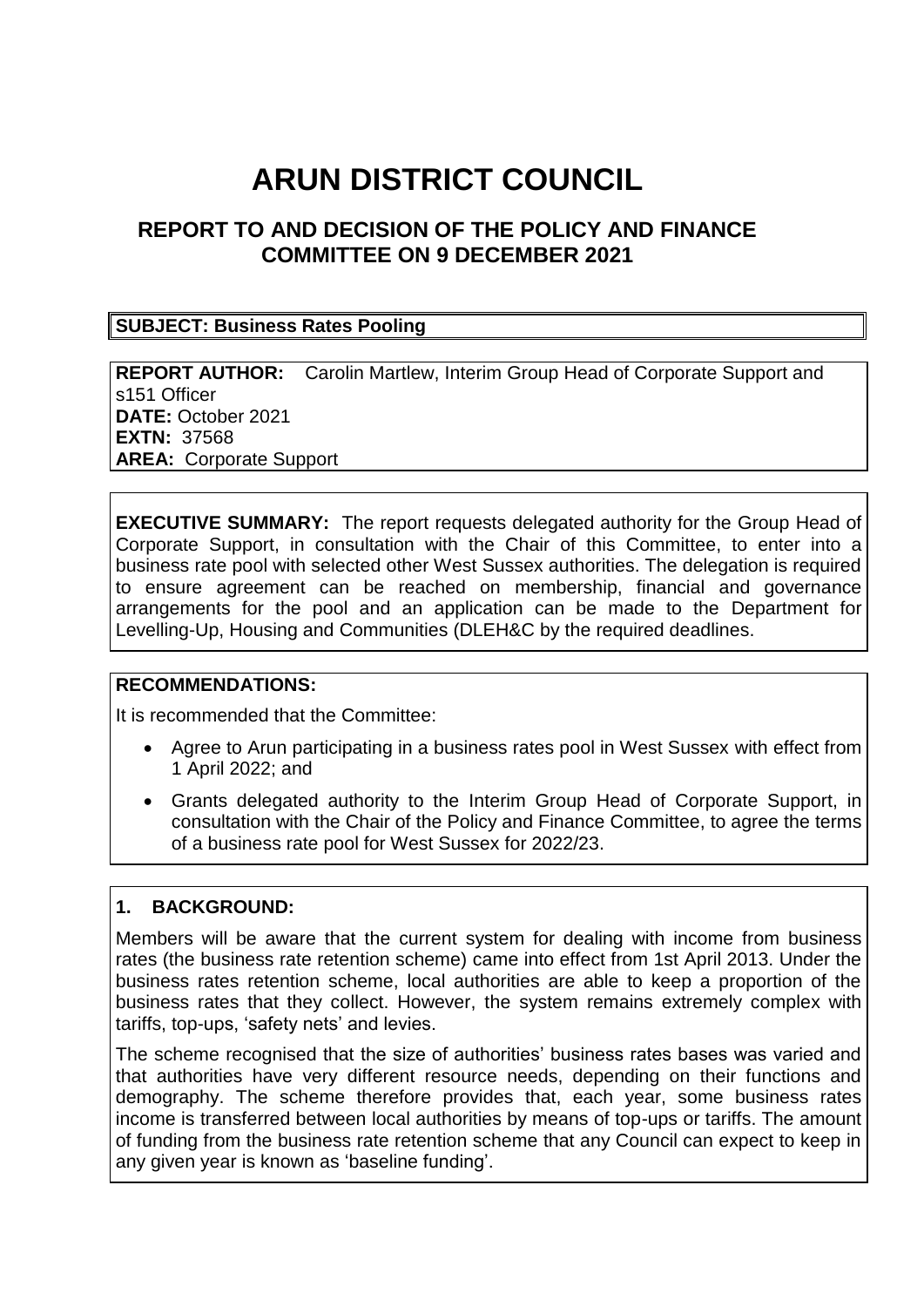Councils are annually given a target income level for business rates (Business Rates Baseline) of which 50% is paid to HM Treasury and 10% is paid to the County Council. Where the Council's share of "business rates baseline" exceeds the "baseline funding" they become "tariff" Councils and have to pay over the surplus business rates to the Government. Where the "business rates baseline" is less than the "baseline funding, then the Councils are "top up" authorities who receive additional funds from the Government. Arun is a tariff authority whilst the County Council is a top up authority.

The scheme provides a safety net for authorities who, in any year, see significant reductions in their income from the rates retention scheme. This is currently set at 7.5% of baseline funding which is the maximum income that could be lost if business rate income is expected to be below the business rate baseline. This is an important consideration as business rates income may decline as Central Government support is withdrawn following the COVID-19 pandemic.

Those Councils whose business rate income exceeds the 'baseline business rates' are entitled to keep a proportion of the surplus. This surplus is subject to a 'levy'. For Arun and most other Districts, this is set at 50%.

As part of the rates retention scheme, authorities can formally seek designation as a pool. This not only allows them to pool their resources under the scheme (which they could do anyway) and ensures they are treated as if they were a single entity for the purposes of calculating tariffs, top-ups, levies and safety net payments. There are several potential advantages to this approach:

- The pool may be financially better off than the individual Councils. The financial benefit occurs as the pool's levy rate is lower than the individual Councils' rates;
- The pool may be able to mitigate some of the risks associated with the system (such as local business relocating between Council areas);
- Pooling the rates income from growth across a wider and economically coherent area ensures that all authorities can benefit from economic growth across the wider area. This can mean that the strategic decisions that are needed about economic regeneration and infrastructure investment are easier to make.

The Council joined the West Sussex Business Rates Pool on 1 April 2015 and was a pool member until 31 March 2021. The pool was suspended for 2021/22 because of the financial risks to all the pool members arising from COVID-19.

An invitation has been received from the Department of Levelling Up, Housing and Communities (DLUHC)) to re-introduce a pool for 2022/23 and this is considered below.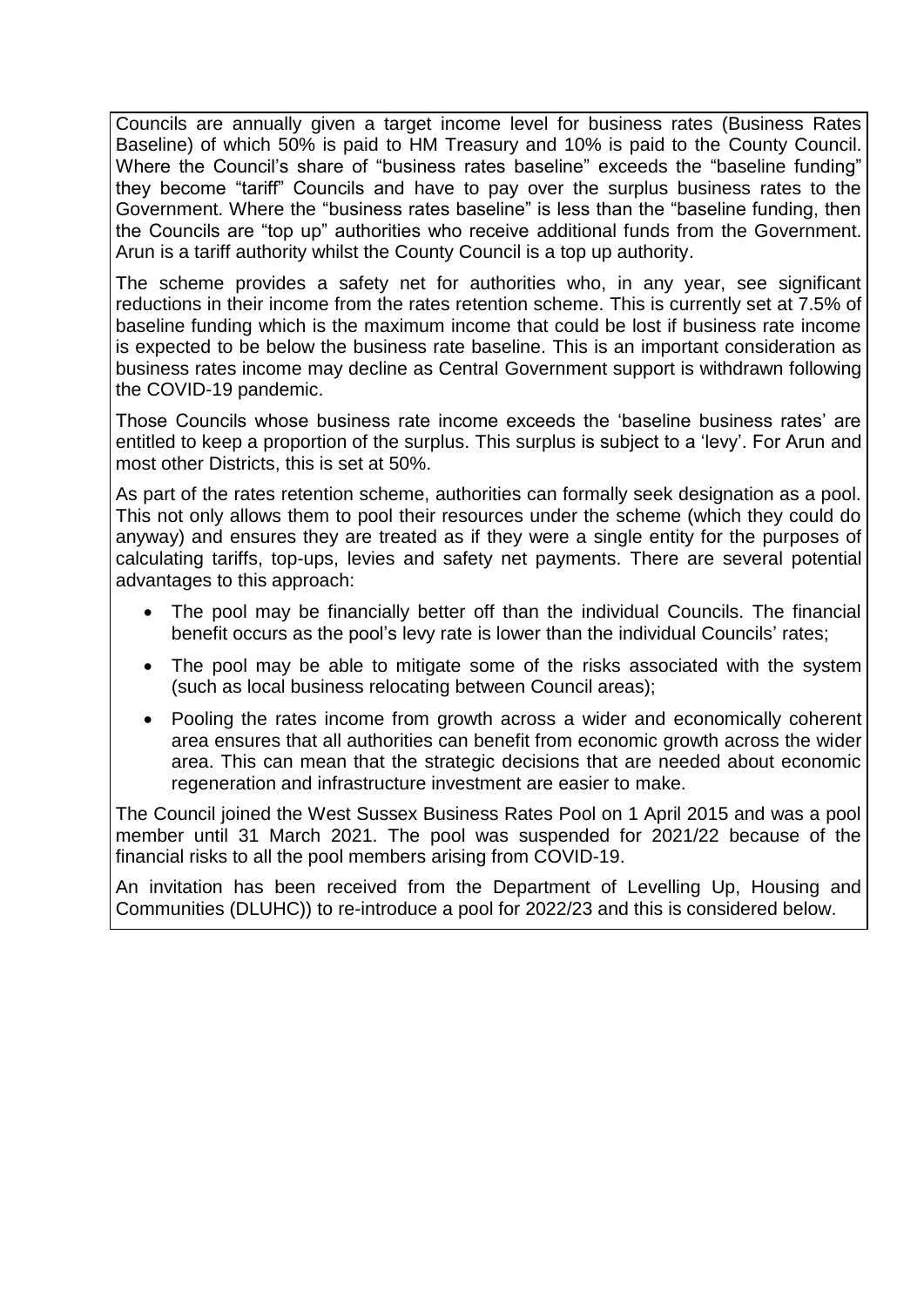### **2. PROPOSAL(S):**

DLUH&C has invited Councils to indicate preferred pooling arrangements for the financial year 2022-23. Proposals had to be received by DLUH&C by 8 October 2021 as it must make the necessary designations by the time of the 2022-23 provisional Local Government Finance Settlement. Unless designations are made by this date, a pool cannot be brought into existence for 2022-23. As the previous pool was dissolved on 31 March 2021, the West Sussex Councils will be forming a new pool.

As this is a new pool, the following information must be provided:

- Name of the lead authority;
- Full details of Membership;
- Arrangements for remaining pool balances in event of dissolution.

The principles of the previous pool remain appropriate:

- That no Council participating in the pool should be worse off as a result of being in the pool. Although this is the aim, it cannot be guaranteed as the no detriment principle has been removed;
- That the pool should facilitate better management of the risks associated with business rates;
- That the final membership of the pool should be drawn to enable the Councils within the County to maintain the maximum amount of business rates locally;
- That the membership of the pool should be based on an economically coherent area.

Rigorous governance arrangements should be in place for the pool. Agreement will be required on the use of any additional business rate income retained locally. A proportion of any additional income will be paid to the administering body to cover any administration costs, and the pool should build a contingency fund in case a surplus is not made by the pool and the safety net arrangements are triggered. Therefore, the details to be agreed are:

- 1. How much of a surplus should be held back to fund administration costs;
- 2. How much should be held back for a contingency fund; and
- 3. How should any remaining surplus be distributed.

Any financial gain will depend on the levy rate associated with the pool and this will be dependent upon which authorities make up the pool. As a result of this consideration could be given to a strategic fund being re-established, which can then be used to support county wide projects, particularly around economic growth linked to the Strategic Economic Plan, which benefits all Councils in West Sussex and not just those participating in the pool.

Both membership and governance arrangements are key to re-establishing a successful pool and given the time constraints, it is requested to grant delegated authority to the Group Head of Corporate Support, in consultation with the Chair of this Committee to finalise the agreement for the operation and governance arrangements for the pooling of business rates between local authorities in West Sussex for 2022/23.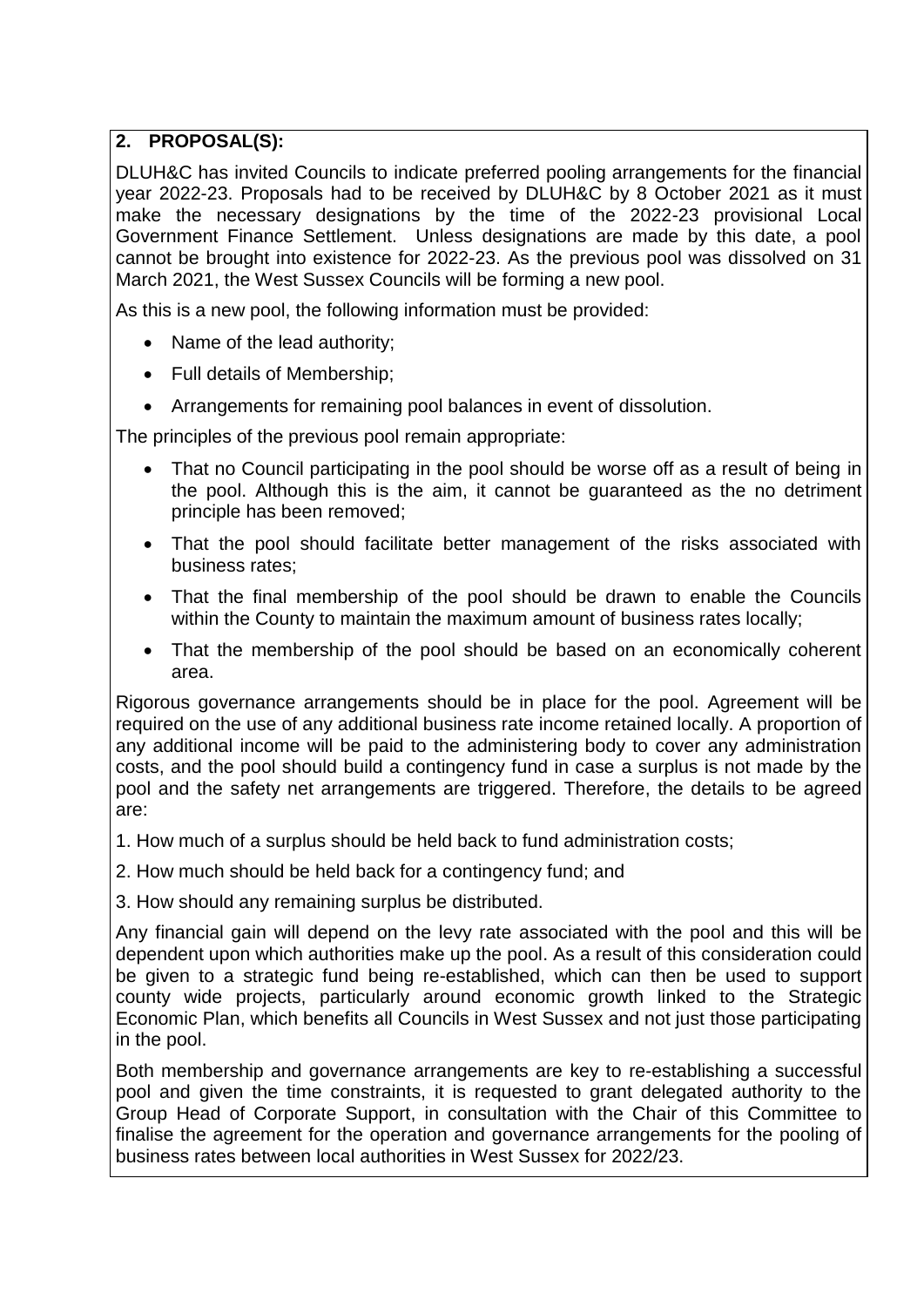West Sussex Finance Officers' Association (WSFOA) discussed this matter on 30 September 2021 and agreed in principle to recommence pooling from 1 April 2022, subject to Member approval and agreement of governance arrangements.

It is hoped that the provisional local government finance settlement for 2022/23 will be announced before this report is considered and it will be known if the application has been successful. Members will be verbally updated on this.

Financial Modelling has been undertaken on the pooling model to be pursued. This indicates that the most optimal pool would consist of:

- West Sussex County Council;
- Adur District Council;
- Arun District Council;
- Horsham District Council
- Mid-Sussex District Council.

This pool, assuming modelling is accurate, would produce business rates growth of £10.924m in West Sussex for 2022/23, resulting in a retained levy of £5.462m across the County.

#### **3. OPTIONS:**

To participate in the pool for 2022/23 subject to agreement being reached on arrangements; or

To opt not to participate in the pool for 2022/23.

| <b>CONSULTATION:</b><br>4.                                                                                                |            |           |
|---------------------------------------------------------------------------------------------------------------------------|------------|-----------|
| Has consultation been undertaken with:                                                                                    | <b>YES</b> | ΝO        |
| <b>Relevant Town/Parish Council</b>                                                                                       |            |           |
| <b>Relevant District Ward Councillors</b>                                                                                 |            |           |
| Other groups/persons (please specify)                                                                                     |            |           |
| 5.<br>ARE THERE ANY IMPLICATIONS IN RELATION TO<br>THE FOLLOWING COUNCIL POLICIES:<br>(Explain in more detail at 6 below) | <b>YES</b> | <b>NO</b> |
| Financial                                                                                                                 |            |           |
| Legal                                                                                                                     |            |           |
| Human Rights/Equality Impact Assessment                                                                                   |            | ✔         |
| Community Safety including Section 17 of Crime &<br>Disorder Act                                                          |            |           |
| Sustainability                                                                                                            |            |           |
| Asset Management/Property/Land                                                                                            |            |           |
| Technology                                                                                                                |            |           |
| Other (please explain) Other West Sussex Councils                                                                         |            |           |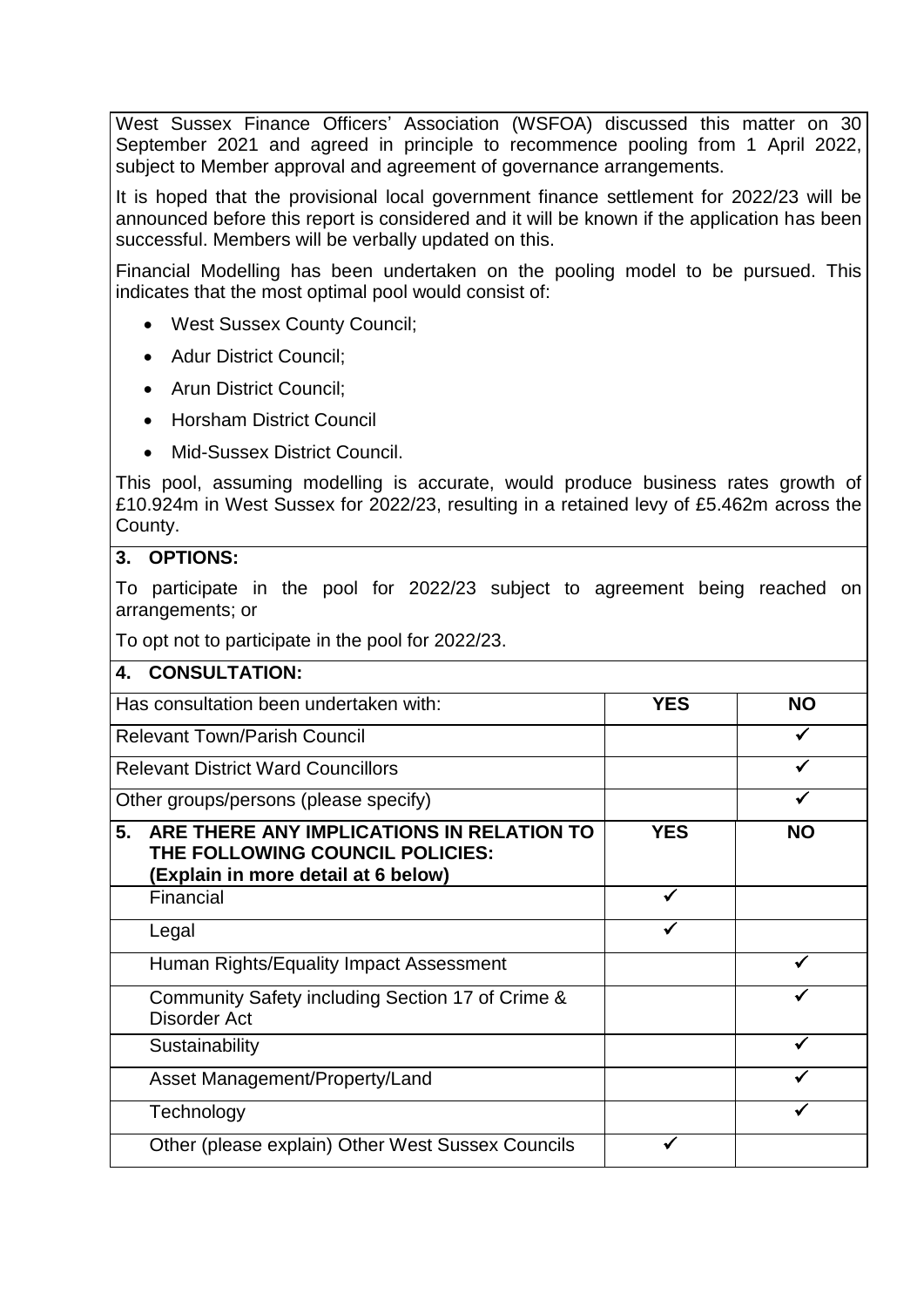#### **6. IMPLICATIONS:**

The main implications arising are financial. It is expected that if a pool can be agreed and approved for 2022/23, that extra Business Rates income can be retained in the County than if there is not a pool.

There is a risk however, that if income declines, then participating Councils will receive less income if income is not realised. This is partly mitigated by a clause in the Memorandum of Understanding for the Pool that no Council will be worse off in the pool than what it would be if pooling were not in place. The modelling indicates this is not likely. However, it is important that all participating Councils enter into agreement aware of the potential risks of doing so. If agreement is not reached, the Council can withdraw.

#### **7. REASON FOR THE DECISION:**

To enter into a West Sussex Business Rates Pool for 2022/23 with the aim of realising additional retained Business Rates income in the County.

#### **8. BACKGROUND PAPERS:**

Invitation from DLUH&C to Councils to form a Business Rates Pool for 2022/23;

Report to Cabinet; 13 October 2014; Business rates Pooling.